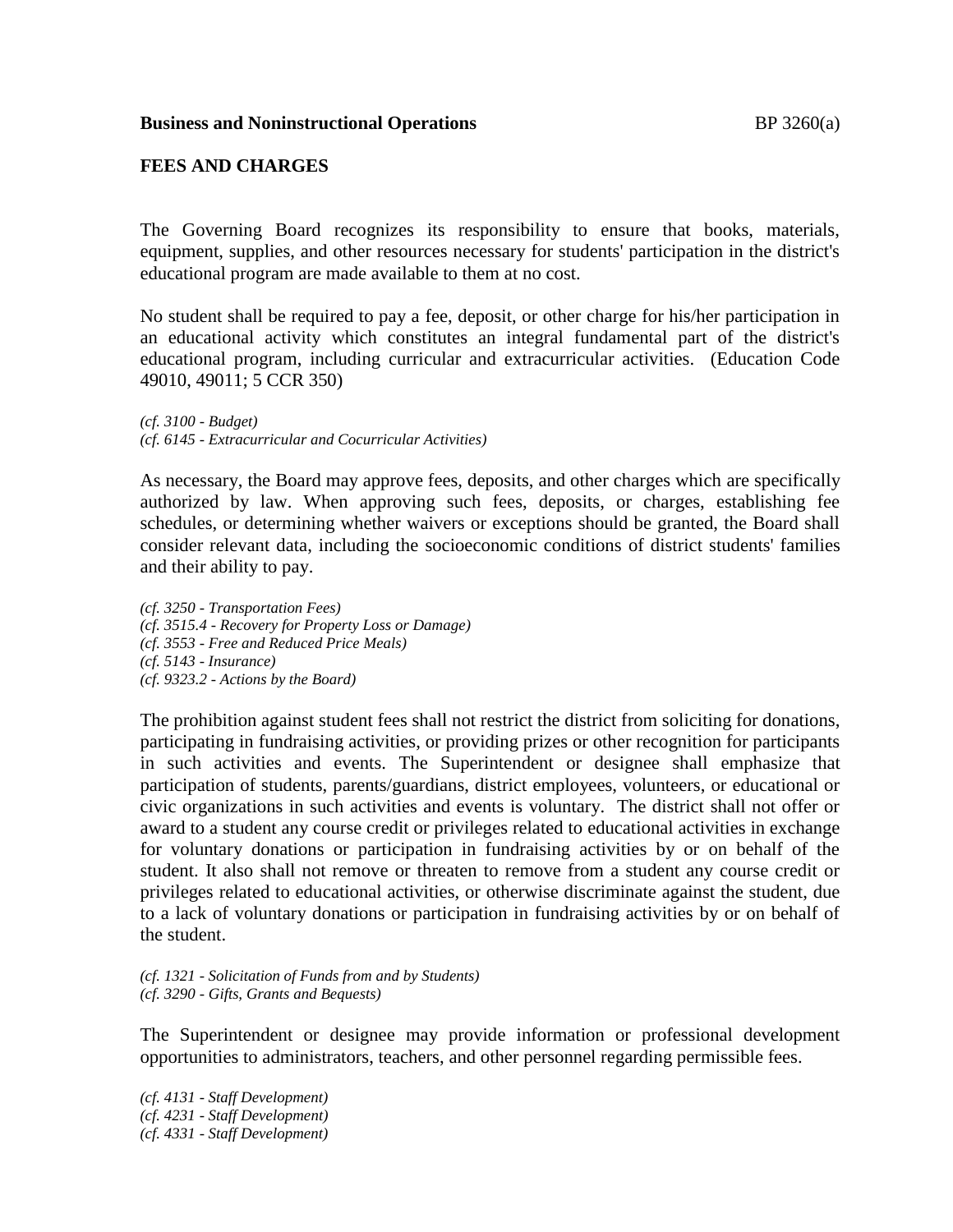### **Complaints**

A complaint alleging district noncompliance with the prohibition against requiring student fees, deposits, or other charges shall be filed in accordance with the district's procedures in BP/AR 1312.3 - Uniform Complaint Procedures. (Education Code 49013)

### *(cf. 1312.3 - Uniform Complaint Procedures)*

If, upon investigation, the district finds merit in the complaint, the Superintendent or designee shall recommend and the Board shall adopt an appropriate remedy to be provided to all affected students and parents/guardians in accordance with 5 CCR 4600.

Information related to the prohibition against requiring students to pay fees for participation in an educational activity shall be included in the district's annual notification of uniform complaint procedures to be provided to all students, parents/guardians, employees, and other interested parties pursuant to 5 CCR 4622. (Education Code 49013)

*(cf. 4112.9/4212.9/4312.9 - Employee Notifications) (cf. 5145.6 - Parental Notifications)*

*Legal Reference: (see next page)*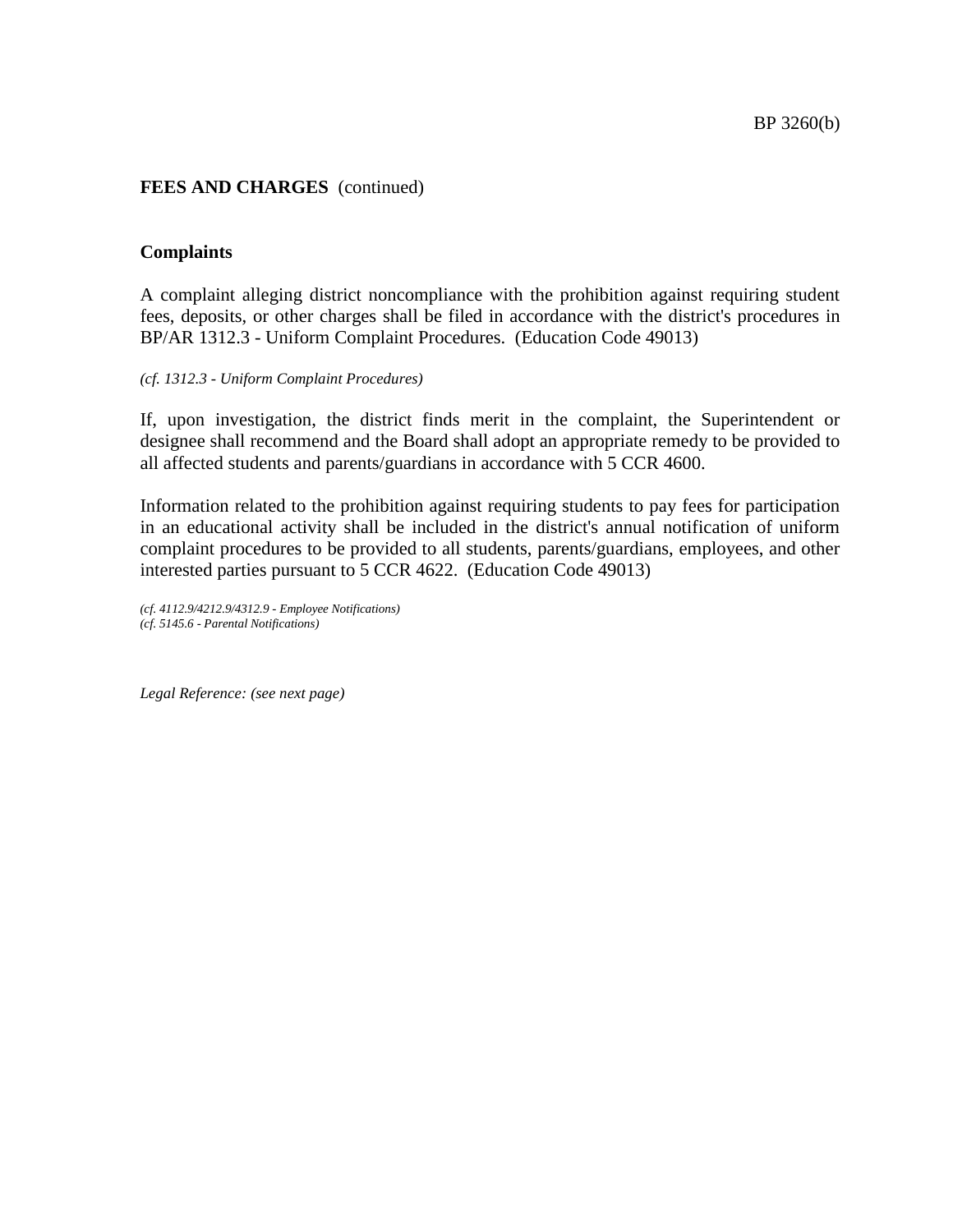*Legal Reference:*

*EDUCATION CODE 8239 Preschool and wraparound child care services 8250 Child care and development services for children with disabilities 8263 Child care eligibility 8422 21st Century High School After School Safety and Enrichment for Teens programs 8482.6 After School Education and Safety programs 8760-8774 Outdoor science and conservation programs 17453.1 District sale or lease of Internet appliances or personal computers to students or parents 17551 Property fabricated by students 19910-19911 Offenses against libraries 32033 Eye protective devices 32221 Insurance for athletic team member 32390 Fingerprinting program 35330-35332 Excursions and field trips 35335 School camp programs 38080-38086.1 Cafeteria establishment and use 38120 Use of school band equipment on excursions to foreign countries 39801.5 Transportation for adults 39807.5 Payment of transportation costs 39837 Transportation of students to places of summer employment 48050 Residents of adjoining states 48052 Tuition for foreign residents 48904 Liability of parent or guardian 49010-49013 Student fees 49065 Charge for copies 49066 Grades, effect of physical education class apparel 49091.14 Prospectus of school curriculum 51810-51815 Community service classes 52612 Tuition for adult classes 52613 Nonimmigrant foreign nationals 56504 School records; students with disabilities 60410 Students in classes for adults GOVERNMENT CODE 6253 Request for copy; fee CALIFORNIA CONSTITUTION Article 9, Section 5 Common school system CODE OF REGULATIONS, TITLE 5 350 Fees not permitted 4600-4687 Uniform complaint procedures UNITED STATES CODE, TITLE 8 1184 Foreign students COURT DECISIONS Driving School Assn of CA v. San Mateo Union HSD (1993) 11 Cal. App. 4th 1513 Arcadia Unified School District v. State Department of Education (1992) 2 Cal 4th 251 Steffes v. California Interscholastic Federation (1986) 176 Cal. App. 3d 739 Hartzell v. Connell (1984) 35 Cal. 3d 899 CTA v. Glendale School District Board of Education (1980) 109 Cal. App. 3d 738*

*Management Resources: (see next page)*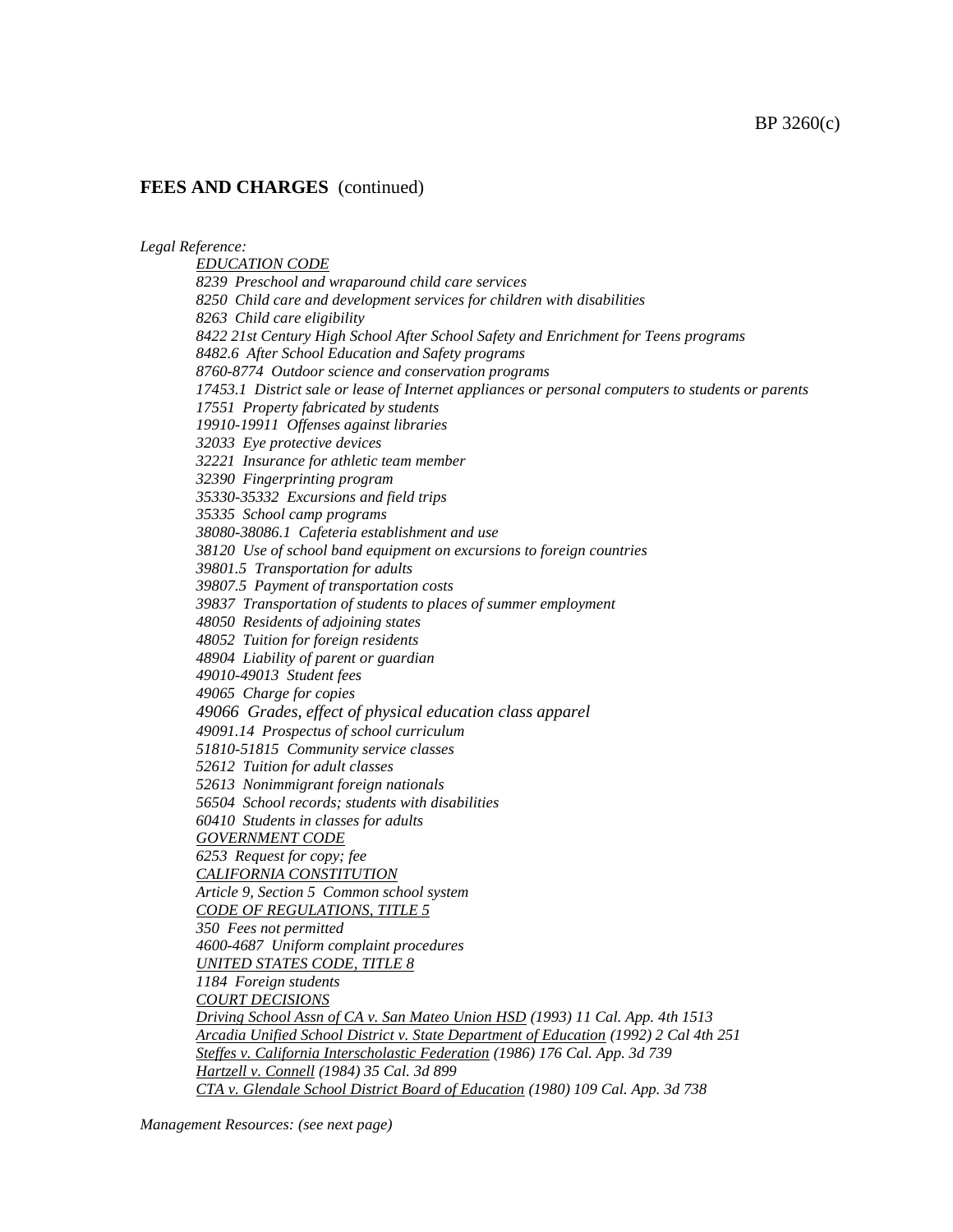#### *Management Resources:*

*CALIFORNIA DEPARTMENT OF EDUCATION PUBLICATIONS Pupil Fees: Damage to School Property, Fiscal Management Advisory 16-01, September 16, 2016 Pupil Fees: Parent Service Hours, Fiscal Management Advisory 15-01, January 20, 2015 Pupil Fees, Deposits, and Other Charges: Cap and Gown for High School Graduation Ceremony, Addendum to Fiscal Management Advisory 12-02, October 4, 2013 Fees, Deposits and Other Charges, Fiscal Management Advisory 12-02, April 24, 2013 WEB SITES CSBA: http://www.csba.org California Department of Education: http://www.cde.ca.gov*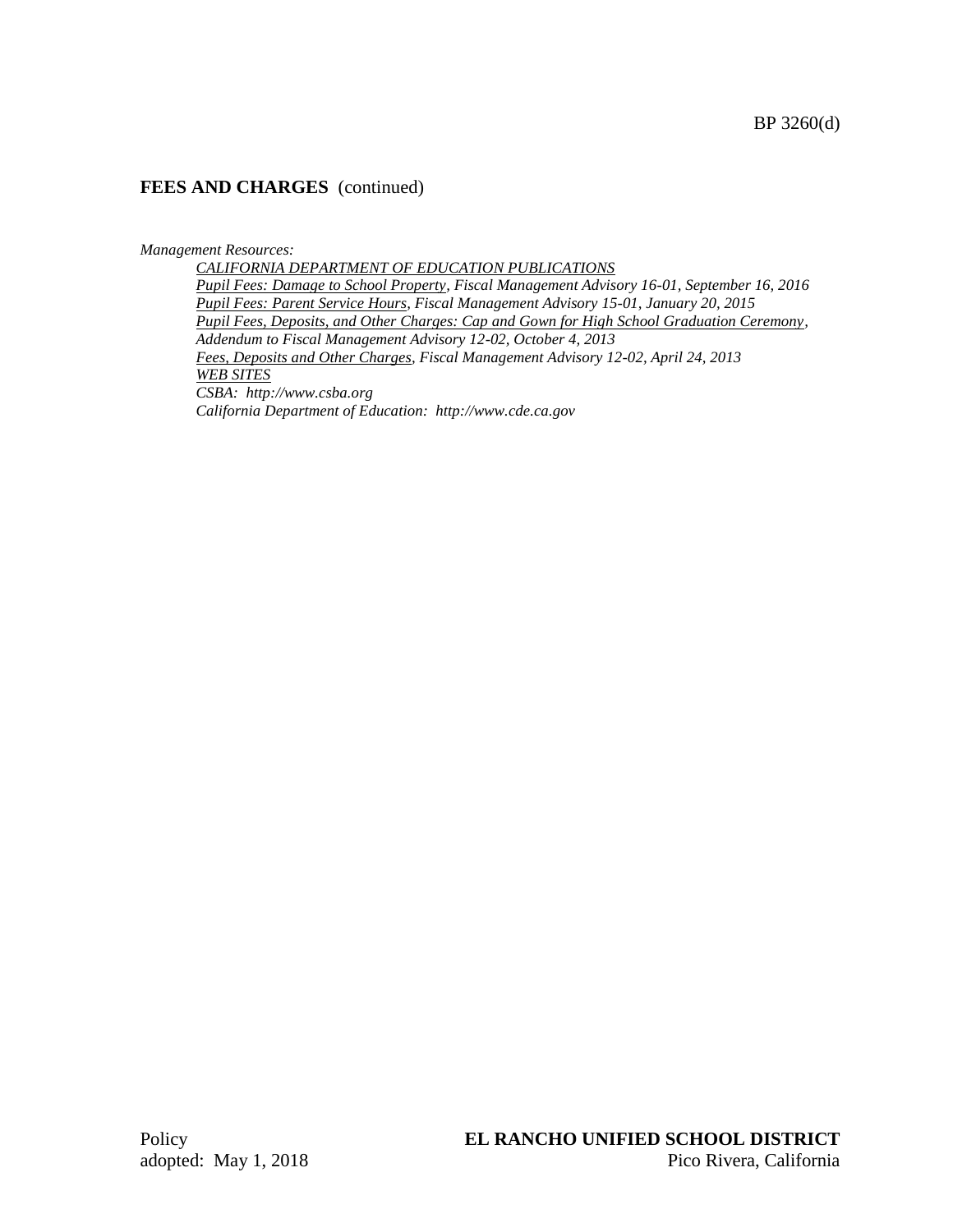# **FEES AND CHARGES**

When approved by the Governing Board, the Superintendent or designee may impose a fee for the following: (5 CCR 350)

- 1. Insurance for athletic team members, with an exemption providing for the district to pay the cost of the insurance for any team member who is financially unable to pay (Education Code 32221)
- *(cf. 5143 - Insurance)*
- 2. Insurance for medical or hospital service for students participating in field trips and excursions (Education Code 35331)
- 3. Expenses of students' participation in a field trip or excursion within the state or to another state, the District of Columbia, or a foreign country, as long as no student is prohibited from making the field trip due to lack of funds (Education Code 35330)
- *(cf. 6153 - School-Sponsored Trips)*
- 4. Student fingerprinting program, as long as the fee does not exceed the actual costs associated with the program (Education Code 32390)
- *(cf. 5142.1 - Identification and Reporting of Missing Children)*
- 5. School camp programs in outdoor science education, conservation education, or forestry operated pursuant to Education Code 8760-8774, provided that the fee is not mandatory and no student is denied the opportunity to participate for nonpayment of the fee (Education Code 35335)
- *(cf. 6142.5 - Environmental Education)*
- 6. Reimbursement for the direct cost of materials provided by the district to a student for the fabrication of nonperishable personal property the student will take home for his/her own possession and use, such as wood shop, art, or sewing projects kept by the student (Education Code 17551)
- 7. Home-to-school transportation and transportation between regular, full-time day schools and regional occupational centers, programs, or classes, as long as the fee does not exceed the statewide average nonsubsidized cost per student and exemptions are made for indigent and disabled students (Education Code 39807.5)
- *(cf. 3250 - Transportation Fees)*
- 8. Transportation for students to and from their places of employment in connection with any summer employment program for youth (Education Code 39837)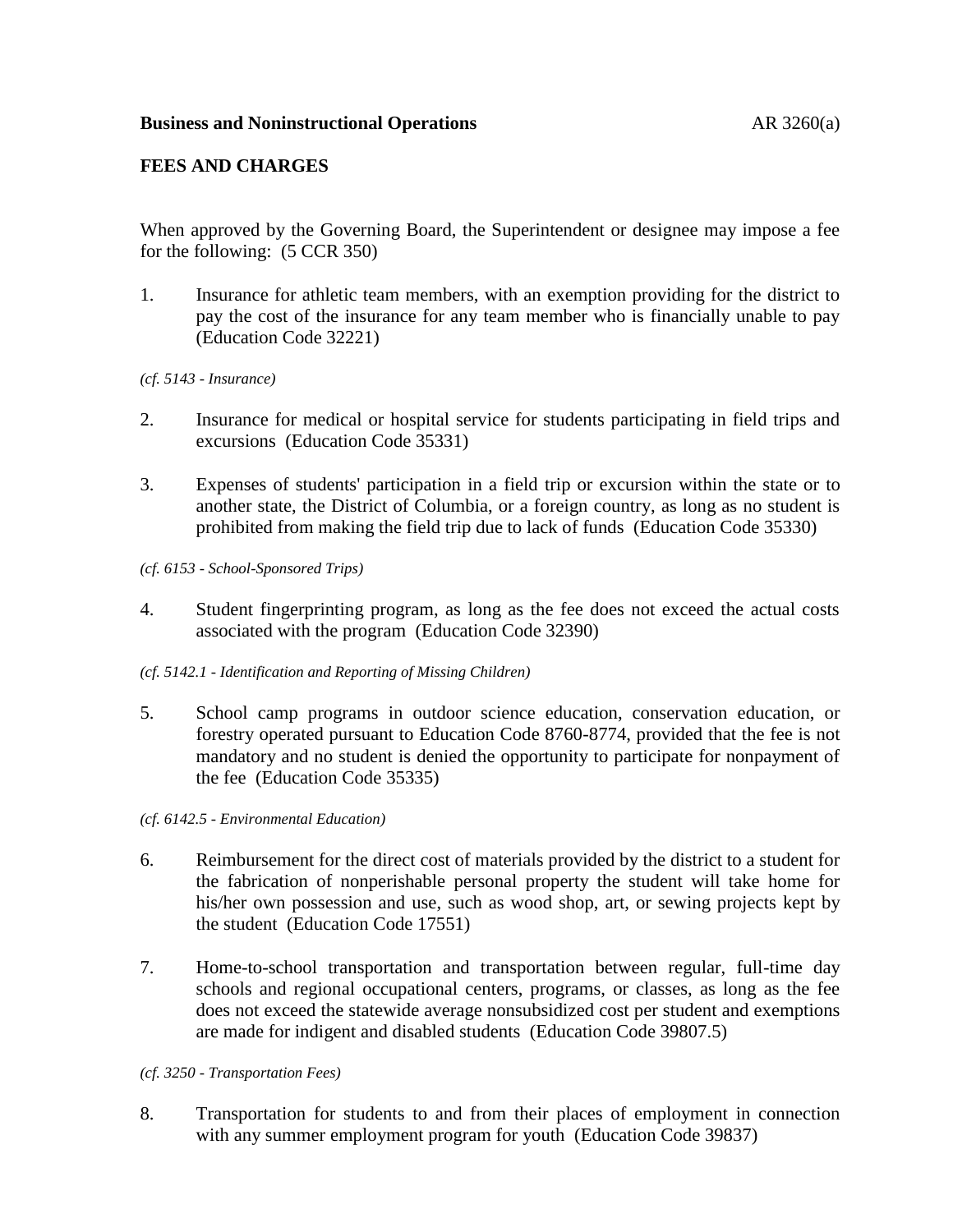- 9. Deposit for school band instruments, music, uniforms, and other regalia which school band members take on excursions to foreign countries (Education Code 38120)
- 10. Sale or lease of personal computers or of Internet appliances that allow a person to connect to or access the district's educational network, provided that the items are sold or leased to parents/guardians at no more than cost and the district provides network access for families who cannot afford it (Education Code 17453.1)

*(cf. 0440 - District Technology Plan) (cf. 6163.4 - Student Use of Technology)*

- 11. An adult education or secondary school community service class in civic, vocational, literacy, health, homemaking, and technical and general education, not to exceed the cost of maintaining the class (Education Code 51810-51815)
- *(cf. 6142.4 - Service Learning/Community Service Classes)*
- 12. Eye safety devices worn in courses or activities involving the use of hazardous substances likely to cause injury to the eyes, when being sold to students and/or teachers or instructors to keep and at a price not to exceed the district's actual costs (Education Code 32033)

*(cf. 3514.1 - Hazardous Substances) (cf. 5142 - Safety)*

13. Actual cost of furnishing copies of any student's records, except that no charge shall be made for furnishing up to two transcripts or two verifications of a former student's records or for reproducing records of a student with a disability when the cost would effectively prevent the parent/guardian from exercising the right to receive the copies (Education Code 49065, 56504)

*(cf. 5125 - Student Records)*

- 14. Actual cost of duplication for reproduction of the prospectus of school curriculum or for copies of public records (Education Code 49091.14; Government Code 6253)
- *(cf. 1340 - Access to District Records)*

*(cf. 5020 - Parent Rights and Responsibilities)*

15. Food sold at school, subject to free and reduced-price meal program eligibility and other restrictions specified in law (Education Code 38084)

*(cf. 3550 - Food Service/Child Nutrition Program)*

- *(cf. 3551 - Food Service Operations/Cafeteria Funds)*
- *(cf. 3552 - Summer Meal Program)*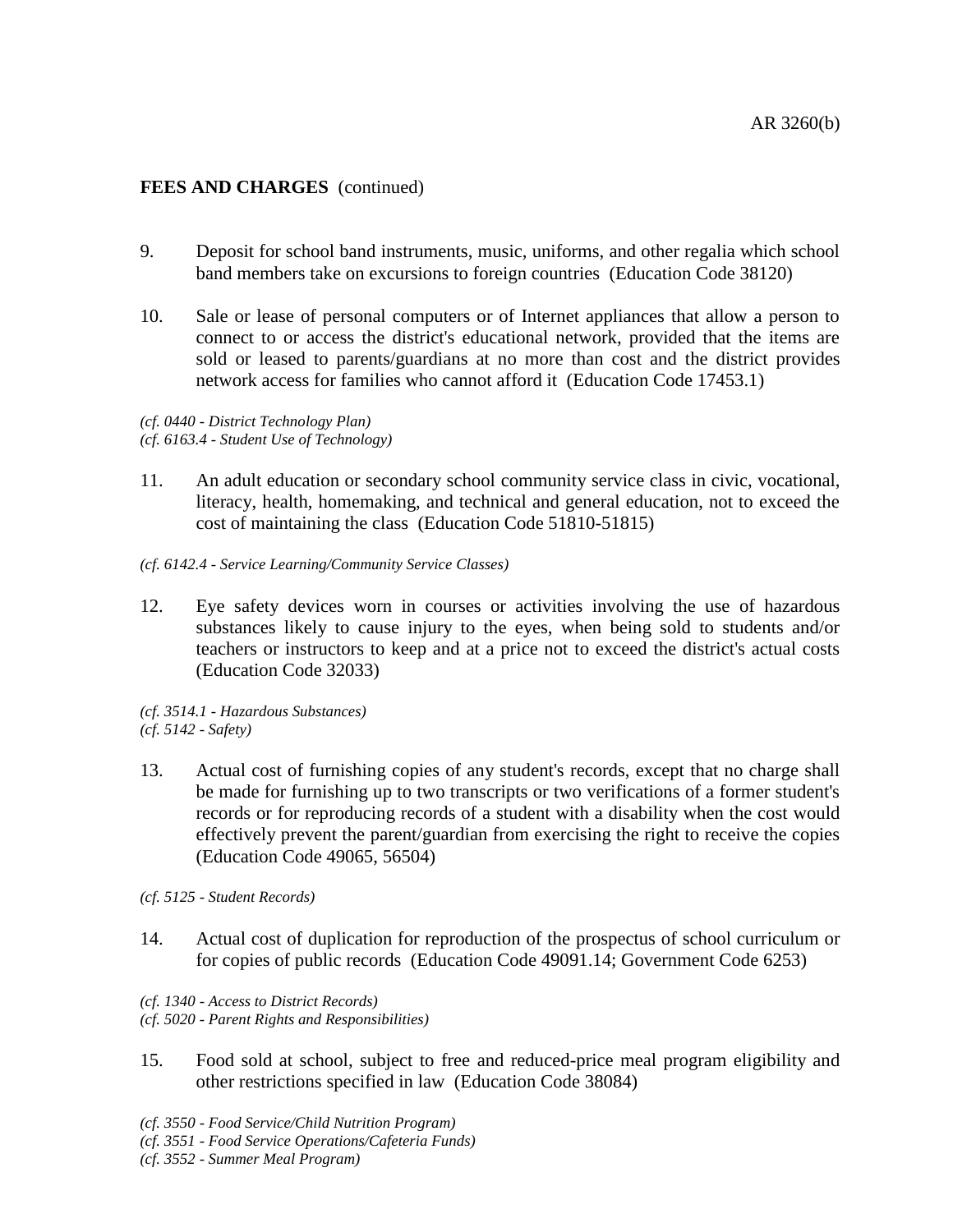*(cf. 3553 - Free and Reduced Price Meals) (cf. 3554 - Other Food Sales)*

- 16. As allowed in law, replacement cost or reimbursement for lost or willfully damaged district books, supplies, or property, or for district property loaned to a student that he/she fails to return (Education Code 19910-19911, 48904)
- *(cf. 3515.4 - Recovery for Property Loss or Damage)*
- 17. Tuition for district school attendance by an out-of-state or out-of-country resident (Education Code 48050, 48052, 52613; 8 USC 1184)
- *(cf. 5111.2 - Nonresident Foreign Students)*
- 18. Adult education books, materials, transportation, and classes, except that no fee may be charged for classes in elementary subjects, classes for which high school credit is granted when taken by a person who does not hold a high school diploma, or classes in English and citizenship (Education Code 39801.5, 52612, 60410)

*(cf. 6200 - Adult Education)*

- 19. Preschool and child care and development services, in accordance with the fee schedule established by the Superintendent of Public Instruction, unless the family qualifies for subsidized services or the program is for severely disabled children and the student is eligible to enroll in it (Education Code 8239, 8250, 8263)
- *(cf. 5148 - Child Care and Development) (cf. 5148.3 - Preschool/Early Childhood Education)*
- 20. Participation in a before-school or after-school program that is funded as an After School Education and Safety (ASES) program, 21st Century Community Learning Center (21st CCLC), or 21st Century High School After School Safety and Enrichment for Teens program, provided that fees are waived or reduced for families with students who are eligible for free or reduced-price meals and, in regard to ASES and 21st CCLC programs, fees are not charged if the district knows the student is a homeless or foster youth (Education Code 8422, 8482.6)

*(cf. 5148.2 - Before/After School Programs) (cf. 6173 - Education for Homeless Children) (cf. 6173.1 - Education for Foster Youth)*

21. Advanced Placement and International Baccalaureate Diploma examinations for college credits, as long as the examination is not a course requirement and the results have no impact on student grades or credits in the course